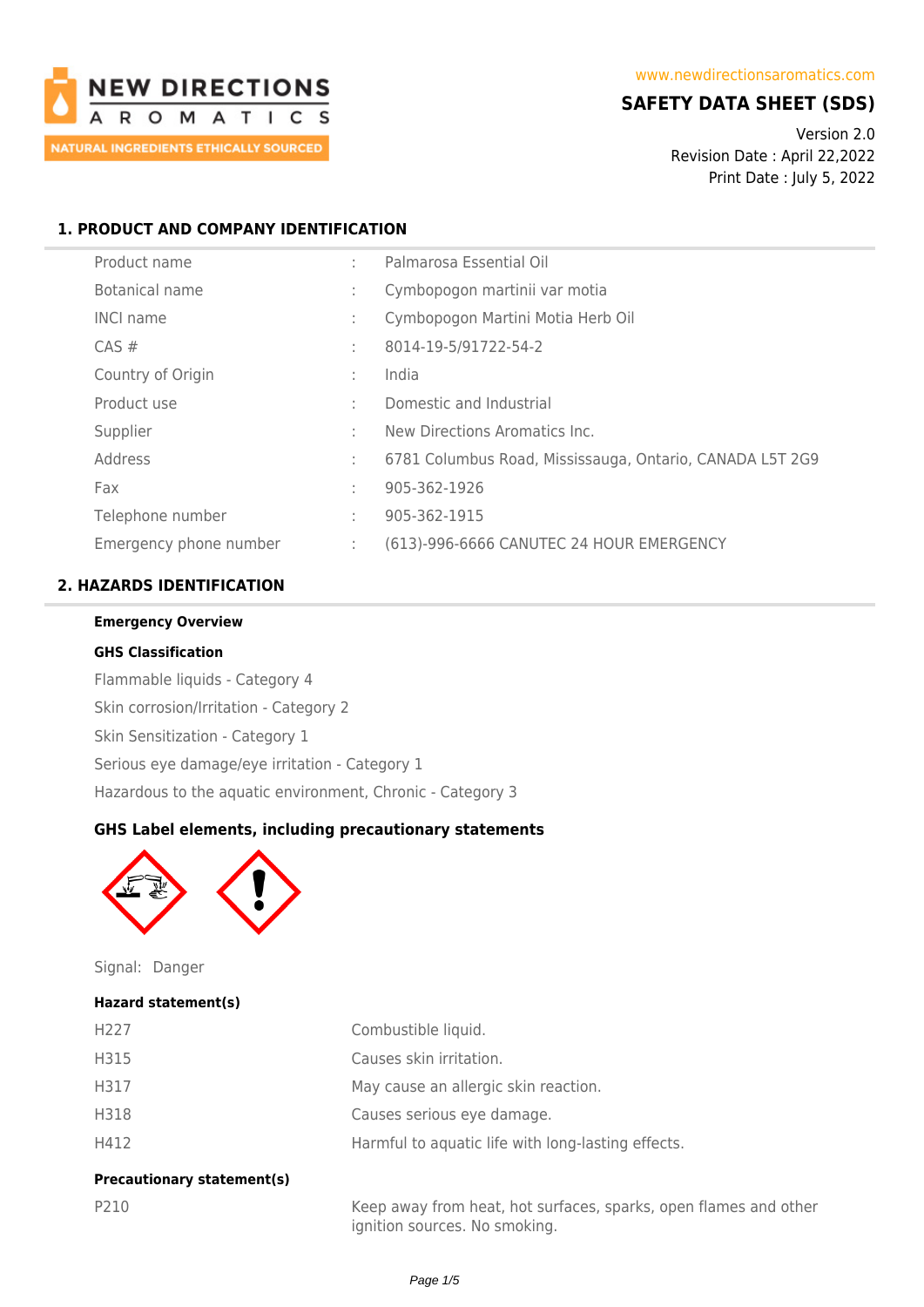| P261           | Avoid breathing dust/fumes/gas/mist/vapours/spray.                                                                                  |
|----------------|-------------------------------------------------------------------------------------------------------------------------------------|
| P264           | Wash skin thoroughly after handling.                                                                                                |
| P272           | Contaminated work clothing should not be allowed out of the workplace.                                                              |
| P280           | Wear protective gloves/protective clothing/eye protection/face protection.                                                          |
| P302+P352      | IF ON SKIN: Wash with plenty of water.                                                                                              |
| P305+P351+P338 | IF IN EYES: Rinse cautiously with water for several minutes. Remove<br>contact lenses if present and easy to do - continue rinsing. |
| P310           | Immediately call a POISON CENTER/doctor                                                                                             |
| P321           | Specific treatment (see section 4 on this label).                                                                                   |
| P332+P313      | If skin irritation occurs: Get medical advice/attention.                                                                            |
| P362           | Take off contaminated clothing.                                                                                                     |
| P363           | Wash contaminated clothing before reuse.                                                                                            |
| P370+P378      | In case of fire: Use appropriate fire extinguisher to extinguish.                                                                   |
| P403+P235      | Store in a well ventilated place. Keep cool.                                                                                        |
| P501           | Dispose of contents/container according to local regulations.                                                                       |

## **3. COMPOSITION / INFORMATION INGREDIENTS**

| <b>CAS NO</b> | <b>EC NO</b> | <b>Concentration</b> |
|---------------|--------------|----------------------|
| 106-24-1      | 203-377-1    | $70 - 85%$           |
| 105-87-3      | 203-341-5    | $5 - 12%$            |
| 78-70-6       | 201-134-4    | $2 - 5\%$            |
| $87 - 44 - 5$ | 201-746-1    | $1 - 4 %$            |
| 5392-40-5     | 226-394-6    | $0.1 - 2%$           |
| 4602-84-0     | 225-004-1    | $0.2 - 2 \%$         |
| 5989-54-8     | 227-815-6    | $0.05 - 1\%$         |
| 586-62-9      | 209-578-0    | $0.05 - 0.5 %$       |
|               |              |                      |

## **4. FIRST AID MEASURES**

#### **Eye contact**

Immediately flush eyes with plenty of cool water for at least 15 minutes. Get medical attention if irritation occurs.

## **Skin contact**

Remove contaminated clothing. Wash area with soap and water. If irritation occurs, get medical attention.

### **Inhalation**

If inhaled, removed to fresh air. Get medical attention if symptoms appear.

#### **Ingestion**

Seek medical attention or contact local poison control center.

## **5. FIRE FIGHTING MEASURES**

## **Suitable extinguishing media**

Foam. Dry Powder. Carbon dioxide.

## **Unsuitable extinguishing media**

Water spray, water jet.

## **Special protective equipment and precautions for fire-fighters**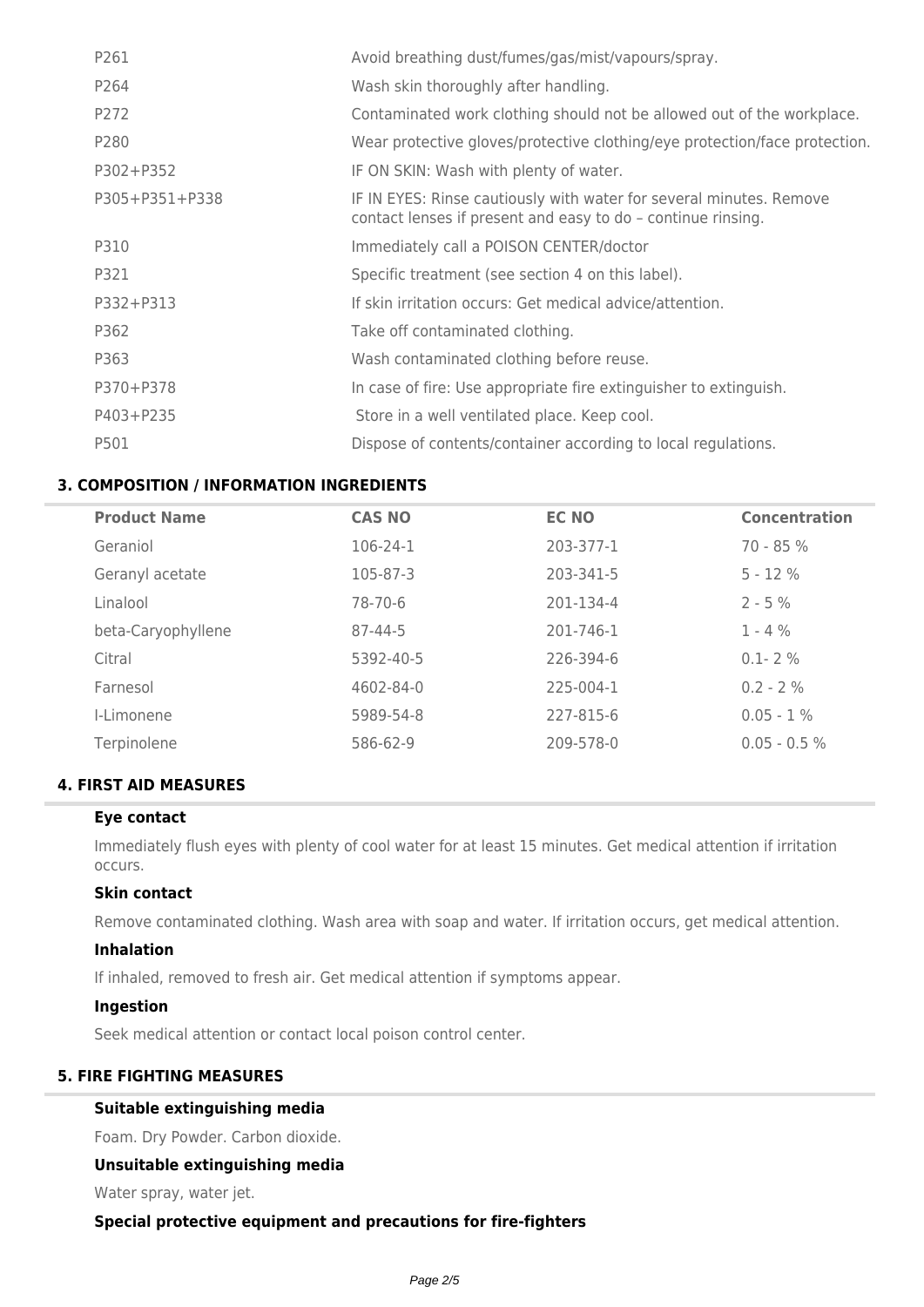Wear proper protective equipment. Exercise caution when fighting any chemical fire. Use water spray or fog for cooling exposed containers.

## **Special hazards arising from the substance or its combustible products**

Hazardous decomposition products may be formed at extreme heat or if burned.

#### **Resulting gases**

Carbon oxides.

## **6. ACCIDENTAL RELEASE MEASURES**

#### **Personal precautions, protective equipment and emergency procedures.**

Equip clean crew with proper protection. Respiratory protection equipment may be necessary.

#### **Environmental precautions**

Prevent entry to sewers and public waters. Notify authorities if product enters sewers or public waters.

### **Methods and materials for containment and cleaning up**

Clean up any spills as soon as possible, using an absorbent material to collect it. Use suitable disposal containers.

### **7. HANDLING AND STORAGE**

#### **Precautions for safe handling**

No direct lighting. No smoking. Ensure prompt removal from eyes, skin and clothing. Wash hands and other exposed areas with mild soap and water before eating, drinking or smoking and when leaving work. Handle in accordance with good industrial hygiene and safety procedures.

### **Conditions for safe storage, including any incompatibilities**

Provide local exhaust or general room ventilation to minimize dust and/or vapour concentrations. Keep container closed when not in use.

## **8. EXPOSURE CONTROLS AND PERSONAL PROTECTION**

#### **Eyes**

Use tightly sealed goggles.

## **Skin**

If skin contact or contamination of clothing is likely, protective clothing should be worn. Use protective gloves.

#### **Respiratory**

In case of insufficient ventilation, wear suitable respiratory equipment.

#### **Ingestion**

Not for ingestion.

## **9. PHYSICAL AND CHEMICAL PROPERTIES**

| Appearance       |    | Pale yellow to pale olive liquid.                |
|------------------|----|--------------------------------------------------|
| Odor             |    | Characteristic sweet, floral and rosy odor.      |
| Flash point      | ÷  | $93^{\circ}$ C                                   |
| Relative density |    | 0.880 to 0.910 @ 25 °C                           |
| Solubility (ies) | ÷. | Soluble in alcohol and oils. Insoluble in water. |
| Refractive index | ÷  | 1.460 to 1.490 @ 25 °C                           |
| Optical rotation |    | $-5.0^{\circ}$ to $+5.0^{\circ}$ @ 25 °C         |

### **10. STABILITY AND REACTIVITY**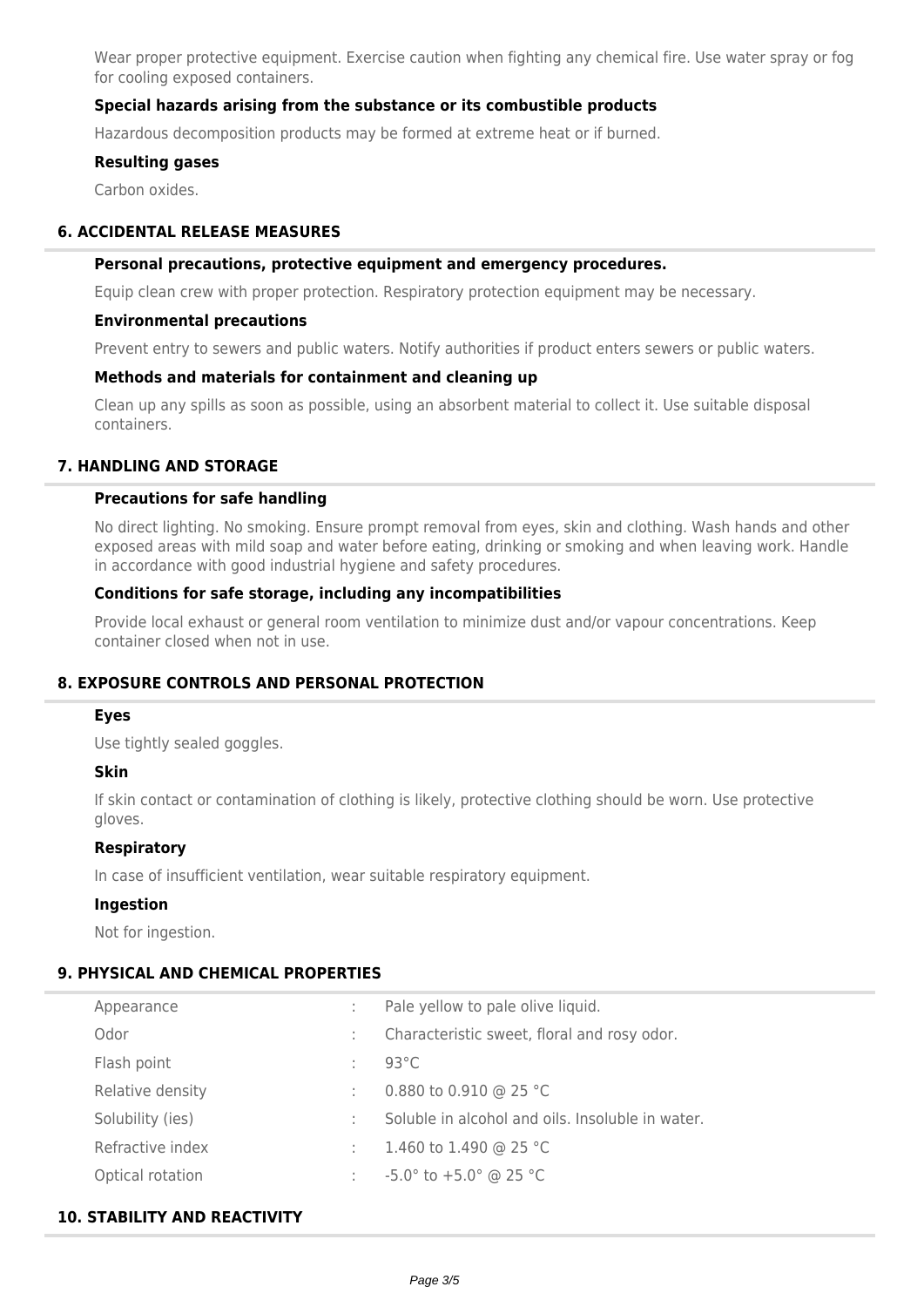## **Reactivity**

This material presents no significant reactivity hazard.

## **Chemical stability**

Chemically stable.

## **Possibility of hazardous reactions**

Hazardous polymerization will not occur.

## **Conditions to avoid**

Avoid sparks, flame and other heat sources.

## **Incompatible materials**

Strong oxidizing agents.

## **Hazardous decomposition products**

Carbon Oxides.

## **11. TOXICOLOGICAL INFORMATION**

## **Acute toxicity**

Geraniol: LD50 (Oral) - 3600 mg/kg Linalool: LD50 (Oral) - 2790 mg/kg Citral LD50 (Dermal) - 2250 mg/kg Terpinolene LD50 (Oral) - 3850 mg/kg

## **Chronic toxicity**

May cause allergic reactions on skin.

## **Inhalation**

Inhalation of high concentrations of vapor may result in irritation of eyes, nose and throat, headache, nausea, and dizziness.

## **Skin contact**

Adverse skin effects should be prevented by normal care and personal hygiene.

## **Eye contact**

Possible irritation should be prevented by wearing safety glasses.

## **12. ECOLOGICAL INFORMATION**

## **Ecotoxicity**

Toxic to aquatic organisms, may cause long-term adverse effects environment. Avoid any pollution of ground, surface or underground water.

## **Persistence and degradability**

Not available.

## **Bio - accumulative potential**

Not available.

## **Mobility in soil**

Not available.

## **Other adverse effects**

Not available.